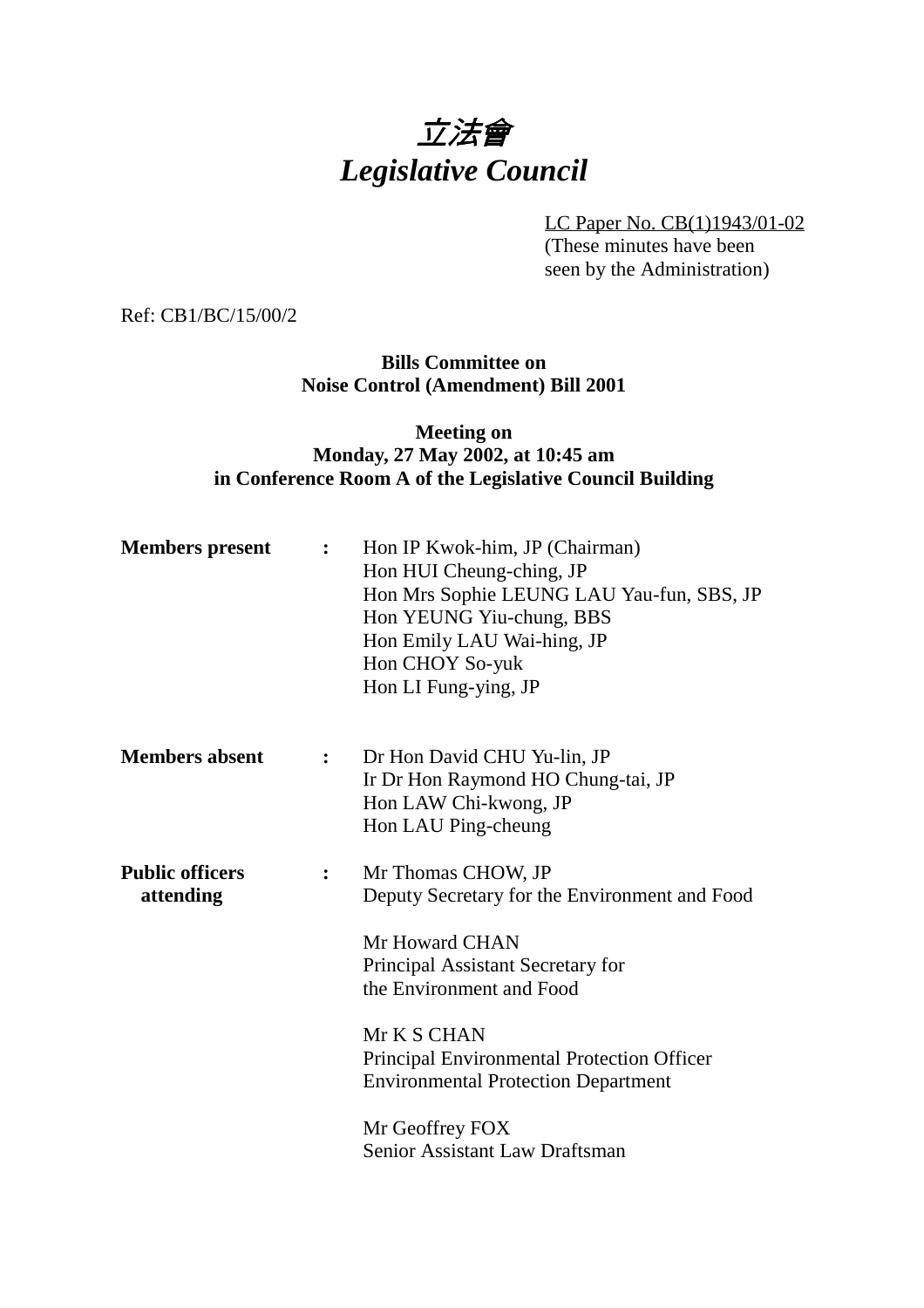| <b>Clerk in attendance</b> | $\ddot{\cdot}$             | <b>Miss Polly YEUNG</b><br>Chief Assistant Secretary (1)3 |
|----------------------------|----------------------------|-----------------------------------------------------------|
| <b>Staff in attendance</b> | $\mathcal{L}^{\text{max}}$ | Mr LEE Yu-sung<br>Senior Assistant Legal Adviser 1        |
|                            |                            | Miss Yvonne YU<br>Senior Assistant Secretary (1)4         |

## **I. Confirmation of minutes of meeting**

(LC Paper No. CB(1)1793/01-02 - Minutes of meeting held on 22 April 2002)

The minutes of meeting held on 22 April 2002 were confirmed.

#### **II. Meeting with the Administration**

#### Matter arising

| LC Paper No. CB(1)1822/01-02                                    | - The Administration's response to the<br>issues raised at the meeting on 22 April<br>2002 and the draft Committee Stage<br>Amendments to the Noise Control<br>(Amendment) Bill 2001 |
|-----------------------------------------------------------------|--------------------------------------------------------------------------------------------------------------------------------------------------------------------------------------|
| LC Paper No. CB(1)1791/01-02                                    | - Paper prepared by the Senior Assistant<br>Legal Adviser 1 setting out his legal<br>advice as requested at the meeting on<br>22 April 2002                                          |
| The Bill and related papers                                     |                                                                                                                                                                                      |
| LC Paper No. $CB(3)790/00-01$                                   | - The Bill                                                                                                                                                                           |
| LC Paper No. $CB(1)1071/01-02(02)$ - Marked-up copy of the Bill |                                                                                                                                                                                      |

- The Legislative Council Brief on the Bill issued by the Environment and Food Bureau in June 2001
- LC Paper No. CB(1)1071/01-02(03) Paper provided by the Administration in February 2002 supplementing the Legislative Council Brief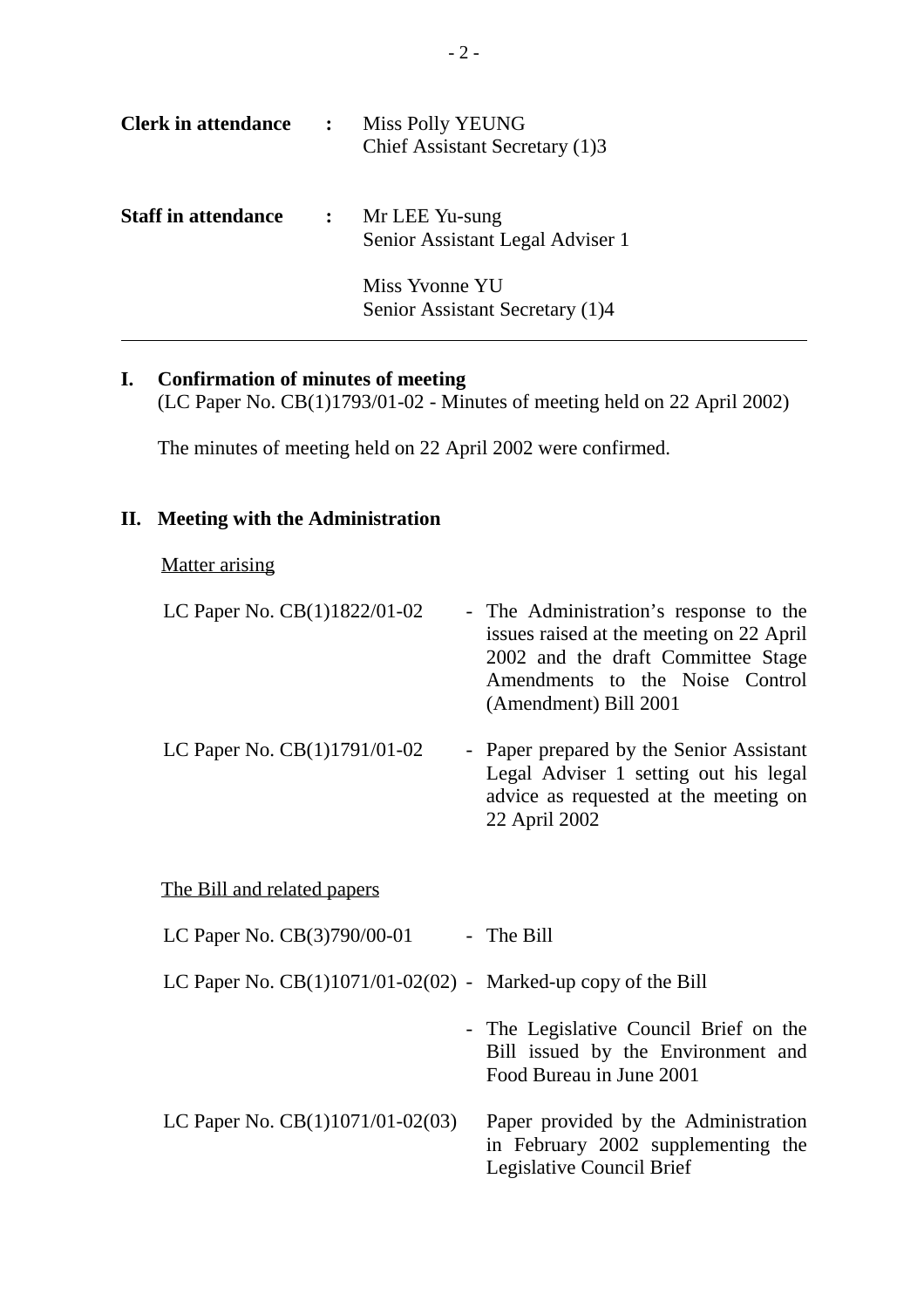| LC Paper No. LS133/00-01                                            | - The Legal Service Division Report on<br>the Bill dated 26 June 2001                                                                                                                                                             |
|---------------------------------------------------------------------|-----------------------------------------------------------------------------------------------------------------------------------------------------------------------------------------------------------------------------------|
|                                                                     | LC Paper No. $CB(1)1071/01-02(04)$ - Letter dated 26 June 2001 from Senior<br>Assistant Legal Adviser 1 to<br>the<br>Secretary for the Environment and<br>Food                                                                    |
|                                                                     | LC Paper No. $CB(1)1071/01-02(05)$ - The Administration's response dated<br>June 2001 to LC Paper No.<br>28<br>CB(1)1071/01-02(04)                                                                                                |
| Other papers previously issued                                      |                                                                                                                                                                                                                                   |
|                                                                     | LC Paper No. $CB(1)1541/01-02(01)$ - The Administration's response to the<br>issues raised at the meeting on 22<br>March 2002 and to the further<br>submission from the Hong Kong<br><b>Construction Association Limited</b>      |
|                                                                     | LC Paper No. $CB(1)1350/01-02(01)$ - The Administration's response to the<br>issues raised at the<br>meeting<br>on<br>21 February 2002                                                                                            |
| LC Paper Nos. $CB(1)1350/01$ --<br>$02(02)$ and CB(1)1359/01-02(05) | The Administration's responses to the<br>following LC Paper Nos.-<br>$CB(1)1317/01-02(01),$<br>$CB(1)1317/01-02(02),$<br>$CB(1)1317/01-02(03),$<br>$CB(1)1317/01-02(04),$<br>$CB(1)1317/01-02(05)$ ; and<br>$CB(1)1350/01-02(03)$ |
| and $CB(1)1815/01-02(01)$                                           | LC Paper Nos. CB(1)1531/01-02 - Summaries of views/concerns put<br>forward by deputations prepared by the<br>Secretariat                                                                                                          |
| $02(01)$ and CB(1)1518/01-02                                        | LC Paper Nos. CB(1)1317/01-- Submissions from the Hong Kong<br><b>Construction Association Limited</b>                                                                                                                            |
|                                                                     | LC Paper No. CB(1)1317/01-02(02) - Submission from MTR Corporation<br>Limited                                                                                                                                                     |
|                                                                     | LC Paper No. $CB(1)1317/01-02(03)$ - Submission from the Chinese<br>Manufacturers' Association of Hong<br>Kong                                                                                                                    |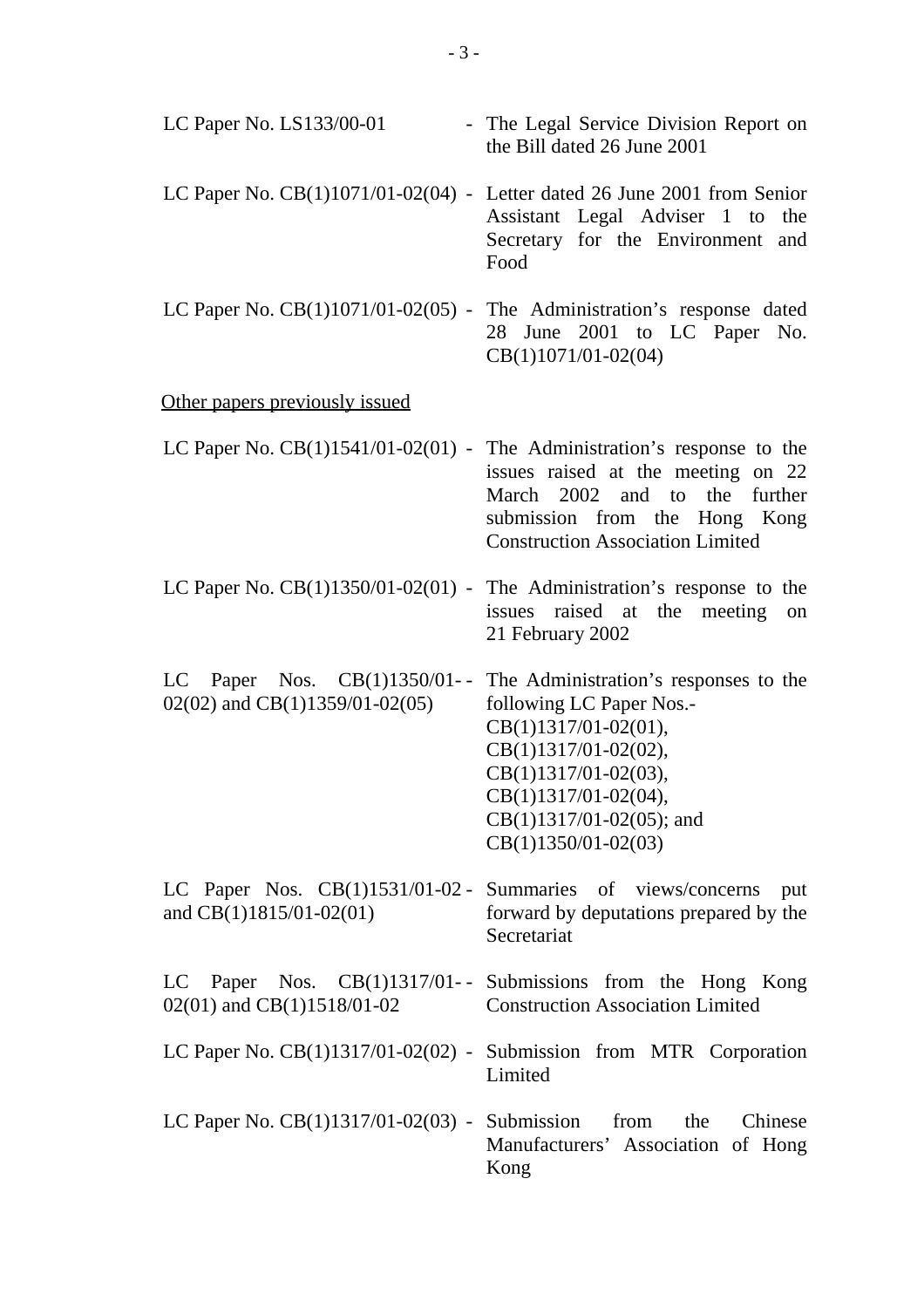|                                                          | LC Paper No. $CB(1)1317/01-02(04)$ - Submission from the Hong Kong Cable<br><b>Television Limited</b>                                                                                |
|----------------------------------------------------------|--------------------------------------------------------------------------------------------------------------------------------------------------------------------------------------|
| LC Paper No. $CB(1)1317/01-02(05)$ - Submission from the | Hongkong<br><b>Electric Company Limited</b>                                                                                                                                          |
|                                                          | LC Paper No. $CB(1)1350/01-02(03)$ - Submission from Masons International<br>Law Firm                                                                                                |
| 02(01) and CB(1)1563/01-02                               | LC Paper Nos. CB(1)1359/01-- Submissions from the Hong Kong<br><b>Environmental Law Association</b>                                                                                  |
|                                                          | LC Paper No. $CB(1)1359/01-02(02)$ - Submission from the Hong Kong<br><b>Institute of Acoustics</b>                                                                                  |
| LC Paper No. $CB(1)1359/01-02(03)$ - Submission from the | Tai<br>Po<br><b>Environmental Association</b>                                                                                                                                        |
|                                                          | LC Paper No. $CB(1)1359/01-02(04)$ - Submission from the Federation of<br>Hong Kong Industries                                                                                       |
|                                                          | LC Paper No. CB(1)1148/00-01(03) - Discussion paper provided by the<br>Administration for the meeting of the<br>Environmental Affairs Panel on 8 May<br>2001                         |
| LC Paper No. CB(1)1812/00-01                             | - Extract of the minutes of the meeting<br>of the Environmental Affairs Panel on<br>8 May 2001 (which was re-circulated<br>vide LC Paper No. CB(1)1139/01-02<br>on 22 February 2002) |

2. The Committee deliberated (Index of proceedings attached at **Annex A**).

3. The Administration/the Secretariat undertook to take the following actions and provide information as appropriate:

Validity period for the warning

(a) To address members' concern that the well-being of the public would not be compromised as a result of the 24-month validity period for the warning, the Administration undertook to closely monitor the regulatory environment and the implementation of the legislation and would review the appropriateness of the validity period where necessary. The Administration would give an undertaking to this effect at the Second Reading debate on the Bill.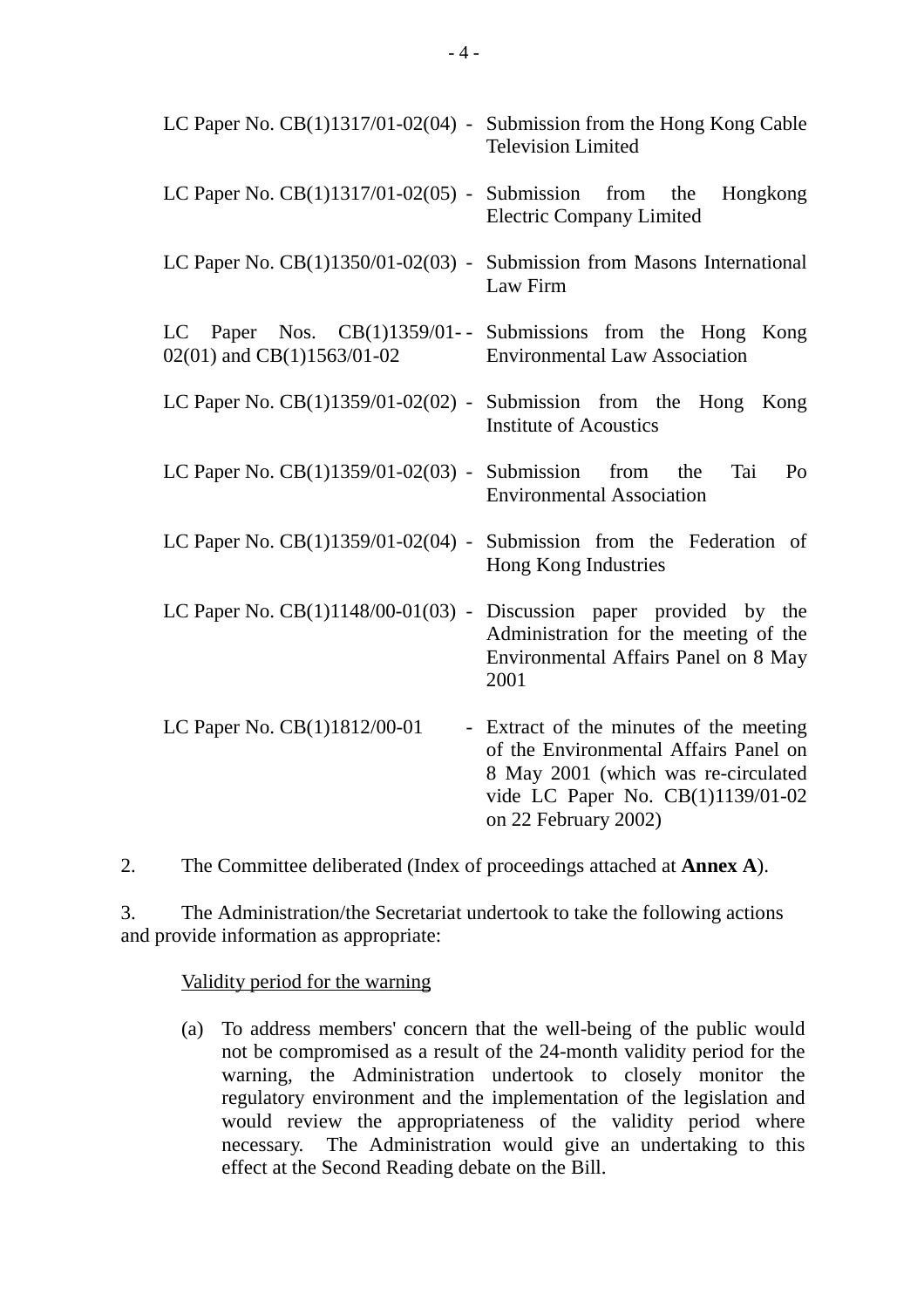Mechanism for handling contraventions of environment-related legislation by public officers

- (b) While the Administration advised that the current system of handling contraventions of the Noise Control Ordinance (NCO) (Cap. 400) by public officers had proved to be effective and there had not been any case where Government departments were found to be in breach of the NCO, members were concerned that such contravention might arise in the future. To enhance transparency, the Administration agreed to inform the relevant Legislative Council Panel(s) of any such contravention which required the Environmental Protection Department to make a report to the Chief Secretary for Administration under section 38 of the NCO in future.
- (c) Members agreed that as the current mechanism for handling contraventions of environmental legislation by public officers was not specific to the present Ordinance, a more comprehensive study outside the scope of the Bill was required. To facilitate future monitoring, the Secretariat was requested to provide information on:
	- (i) whether there were provisions in other ordinances which were similar to the existing section 38 of the NCO; and
	- (ii) the appropriate Panel(s)/committee(s) to follow up issues relating to the current mechanism for dealing with contravention of related ordinances by public officers.

(*Post-meeting note*: An information note on handling contravention of environment-related legislation by public officers was issued to members vide LC Paper No. CB(1)1874/01-02 on 31 May 2002.)

## Onus of proof

(d) Members noted that the proposed section 28A imposed on the corporate management a strict liability. This was different from the offence provisions in other environmental legislation such as the Air Pollution Control Ordinance (Cap. 311) and the Water Pollution Control Ordinance (Cap. 358) in which the prosecution had to prove the "consent, connivance, negligence or omission" on the part of the directors. While the Administration had agreed to keep the effectiveness of the offence provisions of various pieces of environmental legislation under review, members considered that the Environmental Affairs Panel should be invited to examine the deterrent effect and compliance of environmental legislation to see whether they should be suitably amended as well.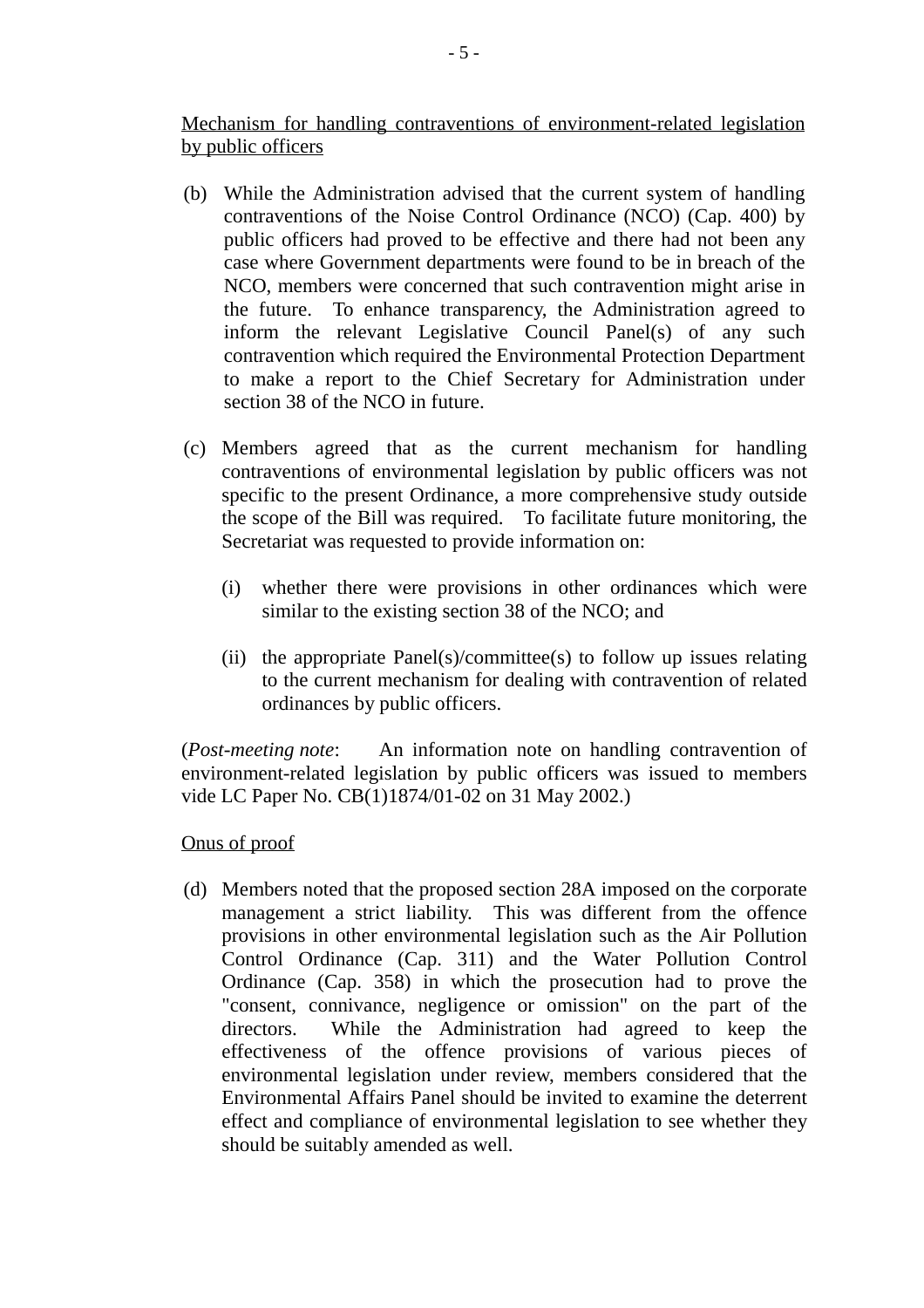4. The Chairman invited members' view on the draft Committee Stage Amendment (CSA) proposed by the Administration. He reported that according to Mr LAW Chi-kwong, Members of the Democratic Party accepted the 24-month validity period. Mr YEUNG Yiu-chung said that Members of the Democratic Alliance for Betterment of Hong Kong considered the 24-month validity period reasonable and supported the draft CSA. As the implementation of the accountability system would be accompanied by a re-organization of a number of policy bureaux including the Environment and Food Bureau, the Administration advised that it might need to move a consequential CSA to reflect the new nomenclature of the Head of Bureau after the relevant Resolution to effect the transfer of statutory functions had been approved by the Legislative Council on 19 June 2002. The Chairman concluded that the Bills Committee had no objection to the proposed CSAs and would not move any CSA on its own.

5. The Bills Committee had completed scrutiny of the Bill and would report to the House Committee on 7 June 2002. Members noted that the Administration intended to resume Second Reading debate on the Bill on 26 June 2002.

## **III. Any Other Business**

6. There being no other business, the meeting ended at 12:10 pm.

Legislative Council Secretariat 1 August 2002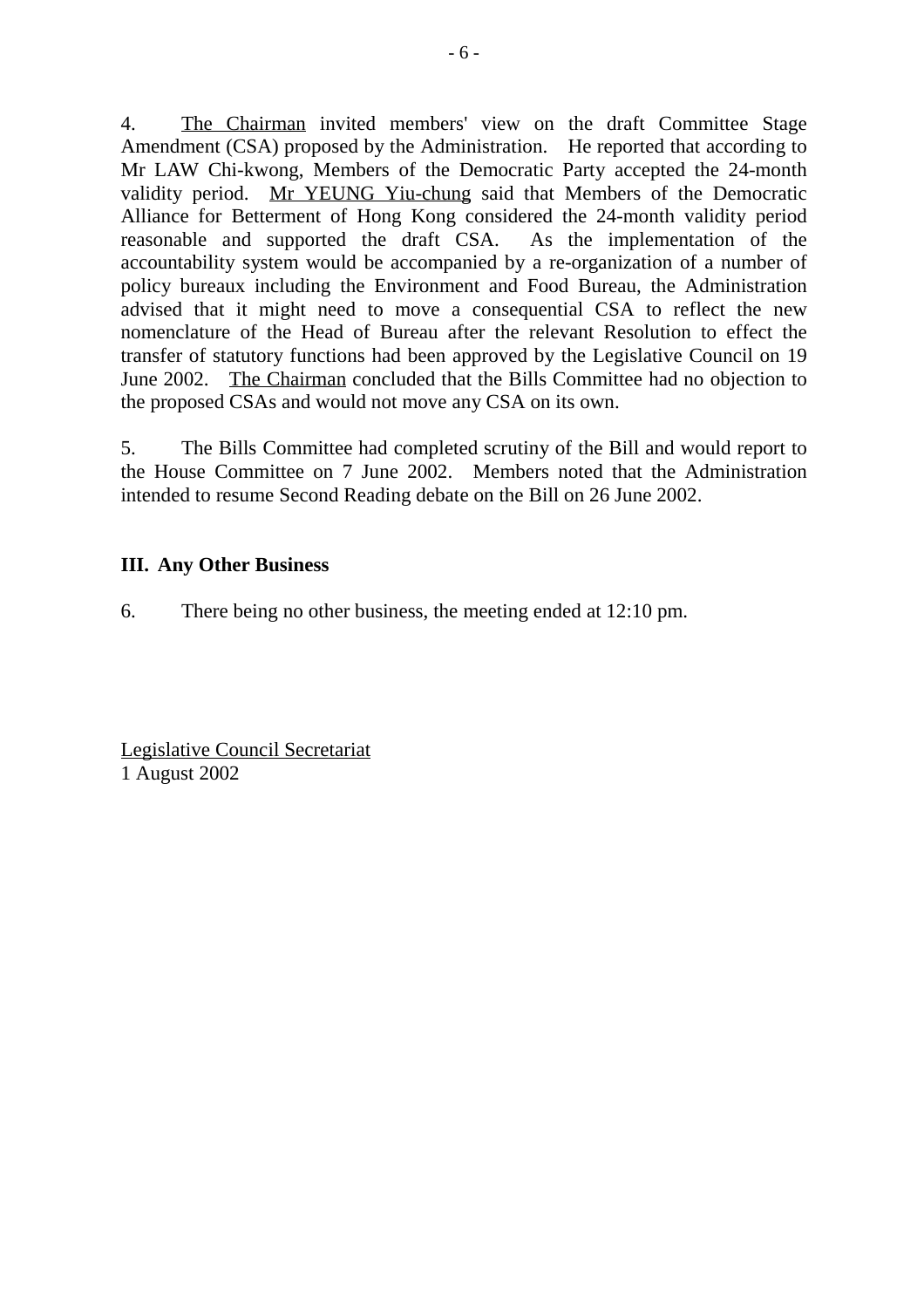#### **Annex A**

#### **Proceedings of the meeting of the Bills Committee on Noise Control (Amendment) Bill 2001**

#### **on Monday, 27 May 2002 at 10:45 am in Conference Room A of the Legislative Council Building**

| <b>Time</b>          | <b>Speaker</b>  | Subject(s)                                                                                                                                                                                                                                                                                                                                                                                                                                                              | <b>Action</b>   |
|----------------------|-----------------|-------------------------------------------------------------------------------------------------------------------------------------------------------------------------------------------------------------------------------------------------------------------------------------------------------------------------------------------------------------------------------------------------------------------------------------------------------------------------|-----------------|
| $000000 -$<br>000302 | Chairman        | - Confirmation<br>of<br>of<br>minutes<br>meeting held on 22 April 2002<br>The Administration's response to<br>$\overline{\phantom{0}}$<br>the issues raised at the meeting on<br>22 April 2002 and the draft<br>Committee Stage<br>Amendment<br>(CSA) to the Noise<br>Control<br>(Amendment) Bill 2001<br>Paper provided by the Senior<br>Assistant<br>Legal Adviser<br>(SALA1) setting out his advice as<br>requested by members<br>at the<br>meeting on 22 April 2002 | <b>Required</b> |
| $000303 -$<br>000557 | Administration  | Proposing to impose a 24-month<br>validity period for the warning (LC<br>Paper No. 1822/01-02)                                                                                                                                                                                                                                                                                                                                                                          |                 |
| $000558 -$<br>000744 | Mr Abraham SHEK | Reflected the general view of the<br>trade that it could accept the 24-<br>month validity period for the sake<br>of<br>improving<br>the<br>noise<br>environment of the community                                                                                                                                                                                                                                                                                        |                 |
| $000745 -$<br>000900 | Ms Emily LAU    | While understanding the concerns<br>of the trade, she was worried that<br>the Administration was making an<br>inappropriate compromise at the<br>expense of the public interest at<br>large                                                                                                                                                                                                                                                                             |                 |
| 000901<br>001104     | Administration  | The Administration considered that<br>the directors and officers concerned<br>should comply with the Noise<br>Control Ordinance (NCO) at all<br>times<br>The 24-month validity period<br>$\qquad \qquad -$<br>sought to strike a reasonable<br>balance between the interests of the<br>trade and the community at large                                                                                                                                                 |                 |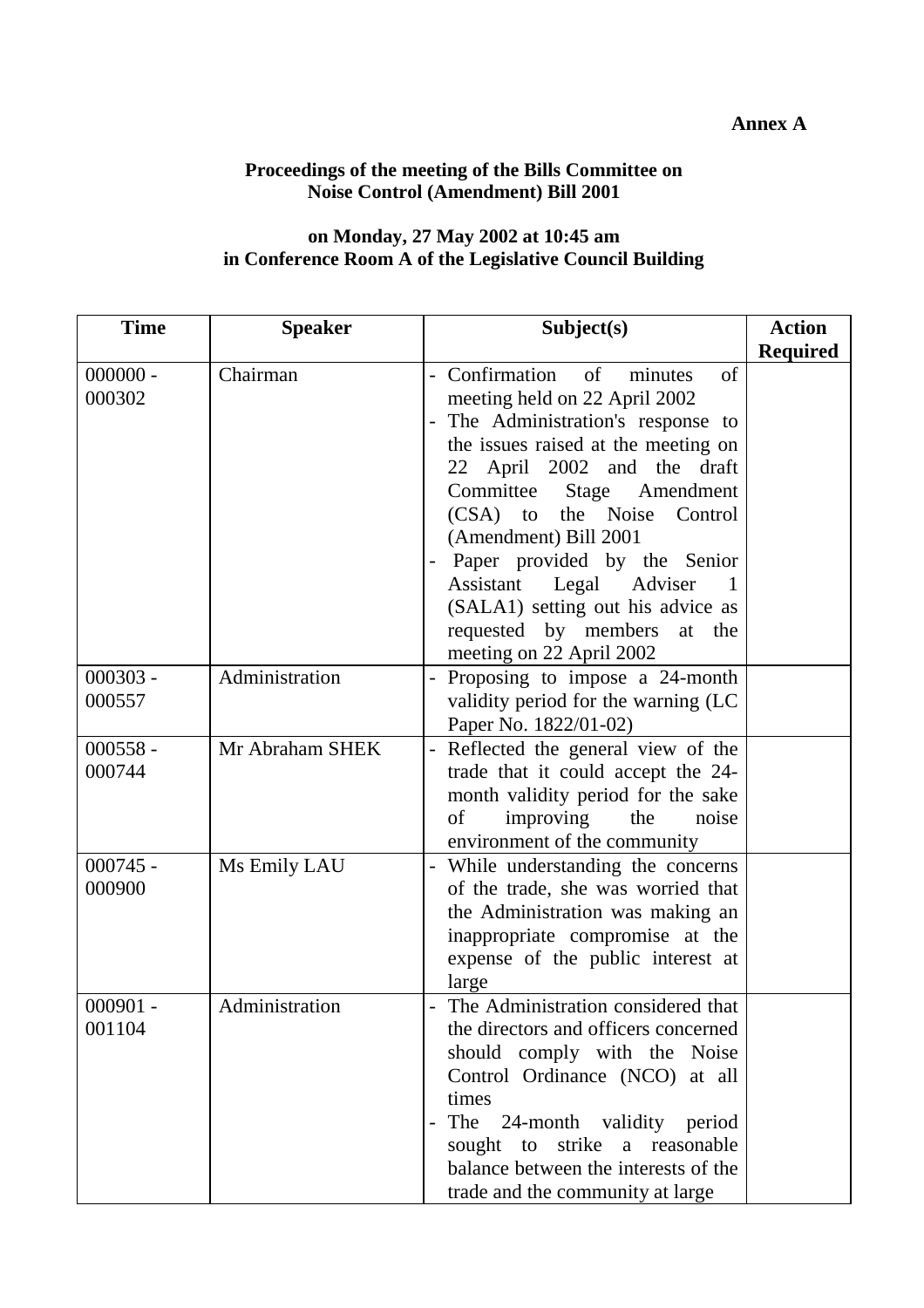| <b>Time</b>          | <b>Speaker</b>     | Subject(s)                                                             | <b>Action</b>   |
|----------------------|--------------------|------------------------------------------------------------------------|-----------------|
|                      |                    |                                                                        | <b>Required</b> |
| $001105 -$           | Ms Emily LAU       | The Administration undertook to                                        | Admin           |
| 001143               | Administration     | closely monitor the regulatory                                         |                 |
|                      |                    | environment<br>and<br>the                                              |                 |
|                      |                    | implementation of the legislation                                      |                 |
|                      |                    | and would review the adequacy of                                       |                 |
|                      |                    | the validity period where necessary                                    |                 |
|                      |                    | The Administration would give an                                       |                 |
|                      |                    | undertaking to this effect at the                                      |                 |
|                      |                    | Second Reading debate                                                  |                 |
| $001144 -$<br>001335 | Chairman           | The CSA to be moved by the                                             |                 |
|                      |                    | Administration on the<br>validity<br>period was a positive response to |                 |
|                      |                    | the majority of members' request                                       |                 |
|                      |                    | raised at past meetings                                                |                 |
| $001336 -$           | Mrs Sophie LEUNG   | The validity period should not be                                      |                 |
| 001431               |                    | considered as a compromise but the                                     |                 |
|                      |                    | right move to balance the interests                                    |                 |
|                      |                    | of the trade and the community at                                      |                 |
|                      |                    | large                                                                  |                 |
| $001432 -$           | Chairman           | Reported that according to Mr                                          |                 |
| 001448               |                    | LAW Chi-kwong, Members of the                                          |                 |
|                      |                    | Democratic Party accepted the 24-                                      |                 |
|                      |                    | month validity period                                                  |                 |
| $001449 -$           | Mr YEUNG Yiu-chung | Members<br>of the<br>Democratic<br>$\blacksquare$                      |                 |
| 001512               |                    | Alliance for Betterment of Hong                                        |                 |
|                      |                    | Kong considered the 24-month                                           |                 |
|                      |                    | validity period acceptable<br>and                                      |                 |
|                      |                    | supported the proposed CSA                                             |                 |
| $001513 -$<br>001608 | Chairman           | <b>Bills</b><br>Concluded<br>that<br>the                               |                 |
|                      |                    | Committee had no objection to the<br>proposed CSA and would not move   |                 |
|                      |                    | any CSA on its own                                                     |                 |
| $001609 -$           | Ms Emily LAU       | Referred to the view of the Hong                                       |                 |
| 001643               |                    | Kong<br>Environmental<br>Law                                           |                 |
|                      |                    | Association that unlike the Air                                        |                 |
|                      |                    | Pollution<br>Control<br>Ordinance                                      |                 |
|                      |                    | (APCO) (Cap. 311) and the Water                                        |                 |
|                      |                    | Pollution Control<br>Ordinance                                         |                 |
|                      |                    | (APCO)<br>(Cap.<br>$358$ ,<br>the                                      |                 |
|                      |                    | prosecution under the Bill would                                       |                 |
|                      |                    | no longer need to show the                                             |                 |
|                      |                    | "consent, connivance, negligence                                       |                 |
|                      |                    | or omission" on the part of a                                          |                 |
|                      |                    | director                                                               |                 |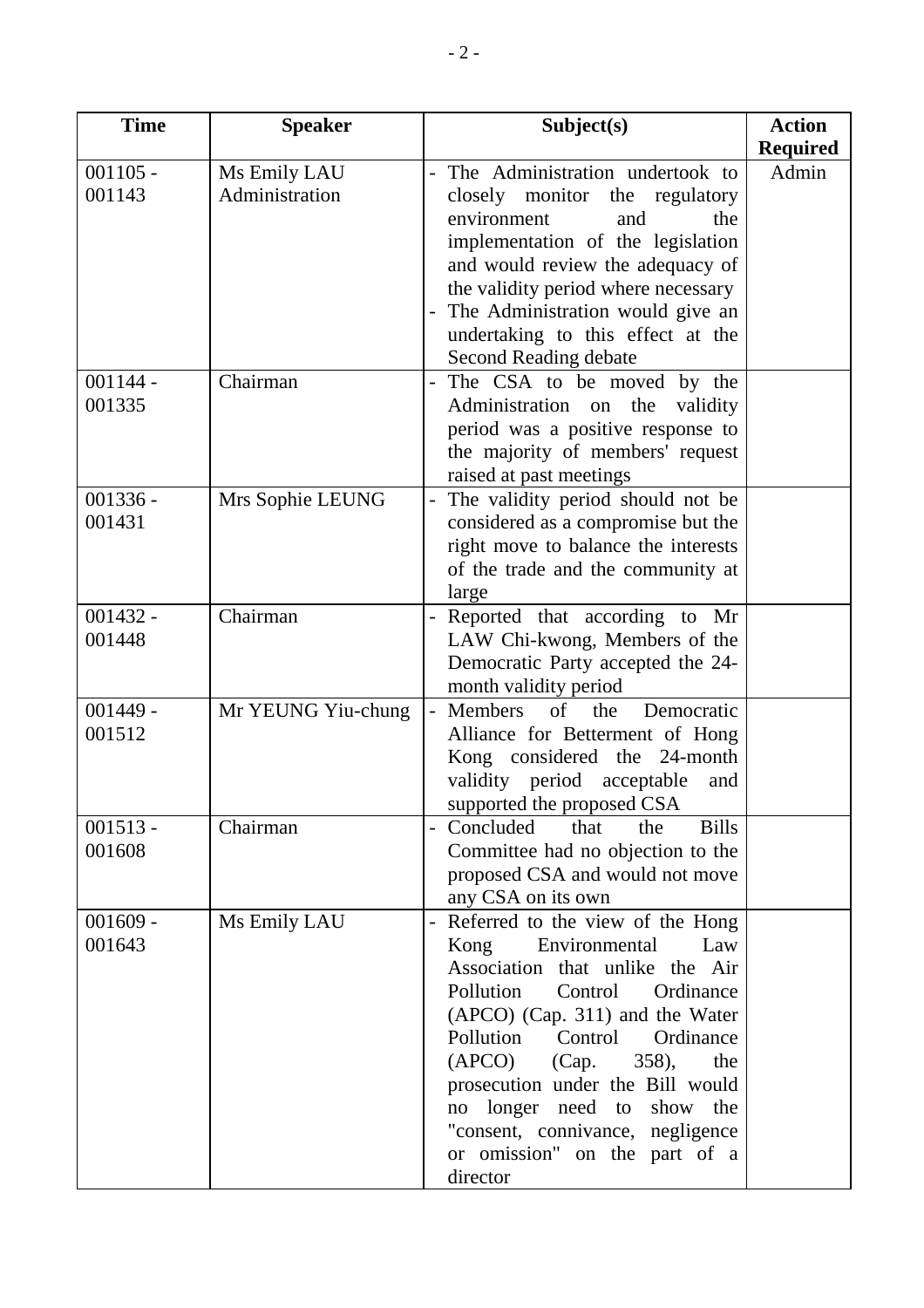| <b>Time</b>          | <b>Speaker</b>  | Subject(s)                                                                                                                                                                                                                                                                                                                                                                                                                                                                                    | <b>Action</b>   |
|----------------------|-----------------|-----------------------------------------------------------------------------------------------------------------------------------------------------------------------------------------------------------------------------------------------------------------------------------------------------------------------------------------------------------------------------------------------------------------------------------------------------------------------------------------------|-----------------|
|                      |                 |                                                                                                                                                                                                                                                                                                                                                                                                                                                                                               | <b>Required</b> |
| $001644 -$<br>001953 | SALA1           | Agreed that the provisions of the<br>$\qquad \qquad -$<br>criminal<br>liability of<br>Bill<br>on<br>directors and officers were different<br>from the APCO and WPCO<br>Under the Bill, directors<br>and<br>the<br>concerned<br>in<br>persons<br>management of the body corporate<br>would need to establish the defence<br>under proposed section 28A(3) and<br>28A(4)<br>As compared with the APCO and<br>WPCO, the Bill imposed a heavier<br>burden<br>the<br>corporate<br>on<br>management |                 |
| $001954 -$<br>002158 | Administration  | Compared with air and water<br>pollution offences, there was a<br>more serious problem of repeated<br>offences committed<br>noise<br>by<br>bodies<br>corporate<br>(the<br>of<br>rate<br>repeated offence for noise pollution<br>was over 70% while that for air and<br>water pollution were only about<br>$30\%)$<br>Incorporating a strict liability<br>provision into the NCO would be<br>more effective in deterring bodies<br>corporate from repeating<br>noise<br>offences               |                 |
| $002159 -$<br>002235 | Ms Emily LAU    | Sought SALA's advice on whether<br>it was acceptable that the onus of<br>shifted from the<br>proof was<br>prosecution to the defendant under<br>the Bill                                                                                                                                                                                                                                                                                                                                      |                 |
| $002236 -$<br>002404 | SALA1           | Advised that the two different<br>drafting approaches relating to the<br>onus of proof could be found under<br>the existing legislation<br>It was very much a policy decision<br>whether a more<br>stringent<br>on<br>approach should be adopted                                                                                                                                                                                                                                              |                 |
| $002405 -$           | Ms Emily LAU    | ditto -                                                                                                                                                                                                                                                                                                                                                                                                                                                                                       |                 |
| 002629               | Administration  |                                                                                                                                                                                                                                                                                                                                                                                                                                                                                               |                 |
| $002630 -$<br>002705 | Mr Abraham SHEK | Compared with noise pollution, air<br>and water pollution were more<br>hazardous to people's health. As                                                                                                                                                                                                                                                                                                                                                                                       |                 |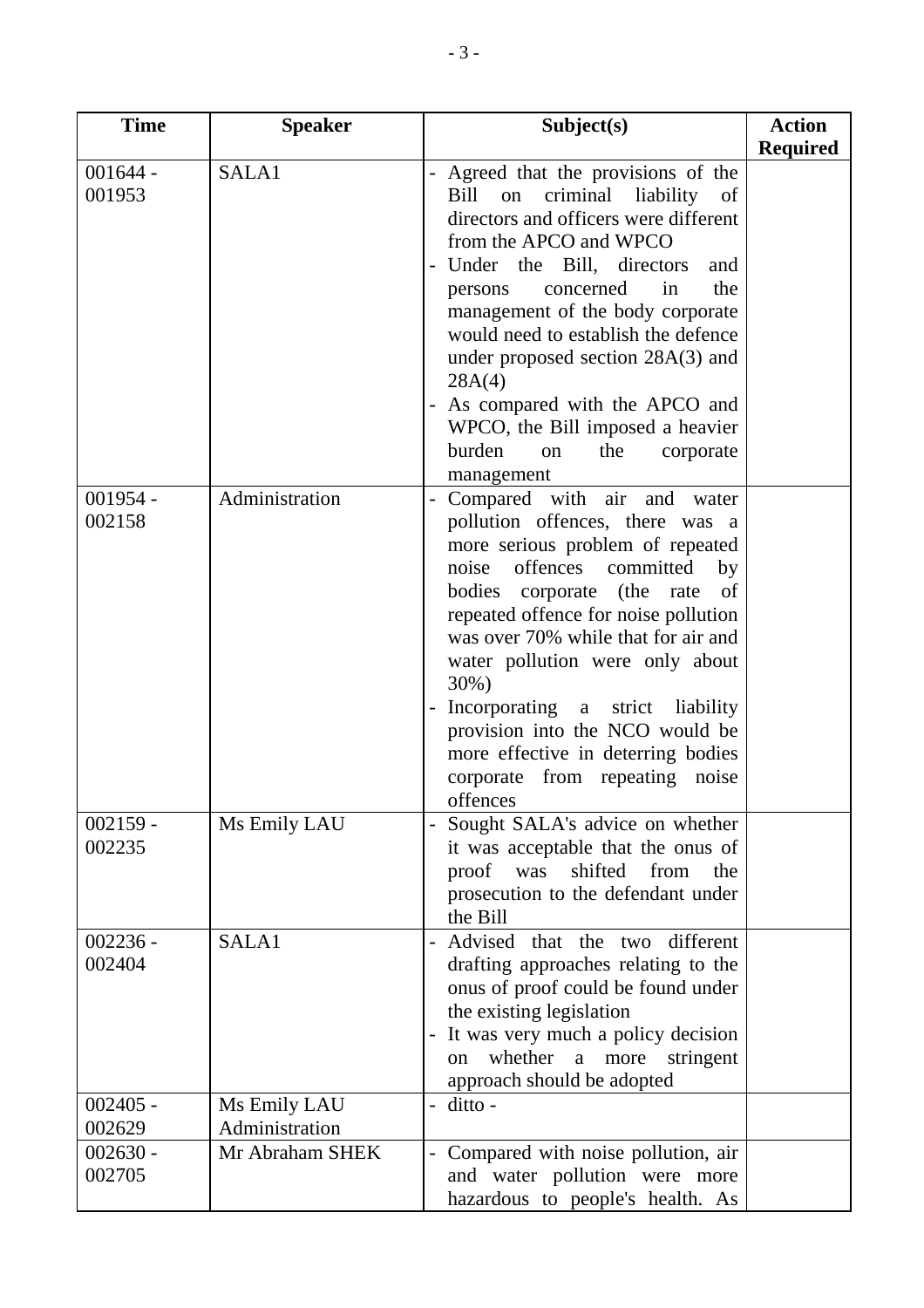| <b>Time</b>          | <b>Speaker</b>                                | Subject(s)                                                                                                                                                                                                                                                                                                                                                                                                                                                                                                                                                                                                              | <b>Action</b>   |
|----------------------|-----------------------------------------------|-------------------------------------------------------------------------------------------------------------------------------------------------------------------------------------------------------------------------------------------------------------------------------------------------------------------------------------------------------------------------------------------------------------------------------------------------------------------------------------------------------------------------------------------------------------------------------------------------------------------------|-----------------|
|                      |                                               |                                                                                                                                                                                                                                                                                                                                                                                                                                                                                                                                                                                                                         | <b>Required</b> |
|                      |                                               | such, the requirement under the<br>Bill relating to noise offences<br>should not be more stringent                                                                                                                                                                                                                                                                                                                                                                                                                                                                                                                      |                 |
| $002706 -$<br>002858 | Administration                                | Having considered the serious<br>problem of repeated noise offences<br>and provisions in other Ordinances<br>as well as overseas practice, the<br>Administration<br>considered<br>the<br>currently proposed provisions<br>appropriate                                                                                                                                                                                                                                                                                                                                                                                   |                 |
| $002859 -$<br>003310 | Mr Abraham SHEK<br>Administration<br>Chairman | Concerned<br>double<br>about<br>the<br>$\overline{\phantom{0}}$<br>standard<br>adopted<br>the<br>by<br>Administration<br>handling<br>in<br>of<br>different<br>contravention<br>environmental legislation<br>The sanction proposed by the<br>$\overline{\phantom{0}}$<br>Administration would depend on<br>the seriousness and recurrence of<br>the offences in question<br>If in future, the Administration<br>$\overline{\phantom{0}}$<br>found that the deterrent effect for<br>repeated air and water offences was<br>insufficient, consideration might be<br>given to suitably amending the<br>relevant legislation |                 |
| $003311 -$<br>003455 | Ms Emily LAU                                  | The Environmental Affairs Panel<br>should be invited to examine the<br>deterrent effect and compliance of<br>different environmental legislation<br>(e.g. APCO and WPCO) to see<br>whether they should be suitably<br>amended as well<br>Concerned whether too much onus<br>was put on the directors and<br>officers under the Bill                                                                                                                                                                                                                                                                                     | Clerk           |
| $003456 -$<br>003756 | Administration<br>Chairman                    | Reiterated that<br>due<br>diligence<br>defence under the proposed section<br>$28A(3)$ and (4) could provide the<br>necessary safeguard                                                                                                                                                                                                                                                                                                                                                                                                                                                                                  |                 |
| $003757 -$<br>004001 | SALA1                                         | Under the Bill, the code of practice<br>did not have any legal status but<br>compliance with the code might be<br>a defence to a director under the<br>proposed section 28A(3) because<br>compliance could be argued as                                                                                                                                                                                                                                                                                                                                                                                                 |                 |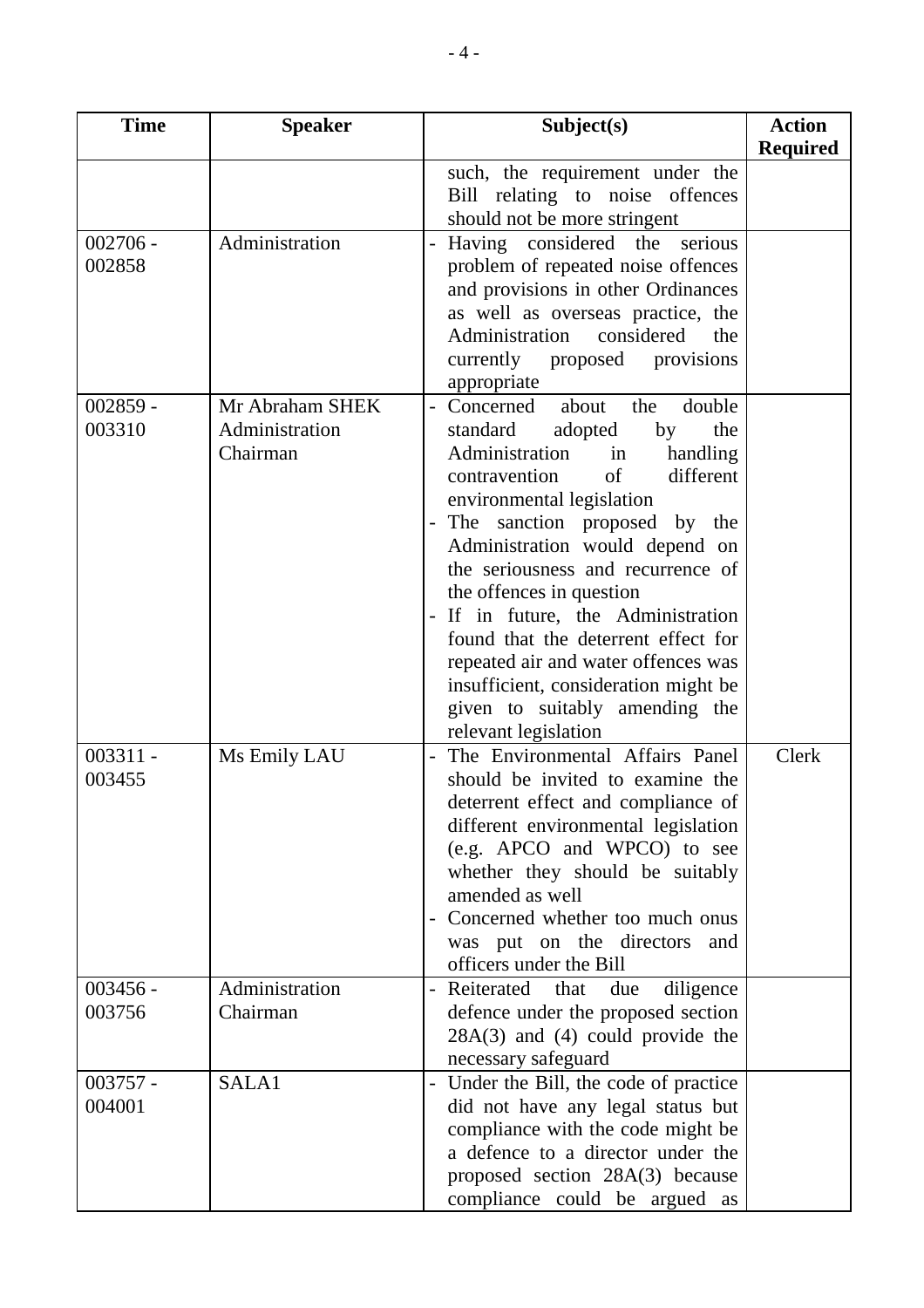| <b>Time</b>          | <b>Speaker</b>           | Subject(s)                                                                                                                                                                                                                                                                                                                                                                                                                                                                                                                              | <b>Action</b>   |
|----------------------|--------------------------|-----------------------------------------------------------------------------------------------------------------------------------------------------------------------------------------------------------------------------------------------------------------------------------------------------------------------------------------------------------------------------------------------------------------------------------------------------------------------------------------------------------------------------------------|-----------------|
|                      |                          |                                                                                                                                                                                                                                                                                                                                                                                                                                                                                                                                         | <b>Required</b> |
| $004002 -$           | Mrs Sophie LEUNG         | having<br>taken<br>reasonable<br>exercised<br>due<br>precautions<br>and<br>diligence to<br>the<br>prevent<br>commission of the offence by the<br>body corporate<br>Suggested that the onus of proof                                                                                                                                                                                                                                                                                                                                     |                 |
| 004148               |                          | should rest with the prosecution to<br>the effect that the Administration<br>could prosecute the<br>director<br>concerned if it found that the<br>director had not complied with<br>proposed section $28A(3)$ or (4)                                                                                                                                                                                                                                                                                                                    |                 |
| $004149 -$<br>004412 | Administration           | For noise offences, it might be<br>difficult for the prosecution to<br>prove that a director had not taken<br>reasonable<br>precautions<br>and<br>exercised due diligence to prevent<br>the commission of the offence by<br>the body corporate if the director<br>concerned would not provide the<br>information.<br>necessary<br>Therefore, the<br>diligence<br>due<br>defence under proposed section<br>$28A(3)$ and (4) was provided<br>The construction trade had been<br>consulted on and was agreeable to<br>the code of practice |                 |
| $004413 -$<br>004457 | Mr Abraham SHEK          | The code of practice was<br>acceptable to the construction trade                                                                                                                                                                                                                                                                                                                                                                                                                                                                        |                 |
| $004458 -$<br>004734 | Ms Emily LAU<br>Chairman | Reiterated that it was unfair that<br>public officers were exempted from<br>personal criminal liability while<br>their counterparts in the private<br>sector were subject to such liability<br>The Chairman recalled that this<br>point had been discussed at past<br>meetings                                                                                                                                                                                                                                                          |                 |
| $004735 -$<br>004854 | Administration           | Confirmed that there had not been<br>any case where the Government<br>departments were found to be in<br>breach of the NCO<br>At present, the Drainage Services<br>Department and the Water Supplies<br>Department<br>the<br>only<br>were<br>which<br>Government<br>department                                                                                                                                                                                                                                                          |                 |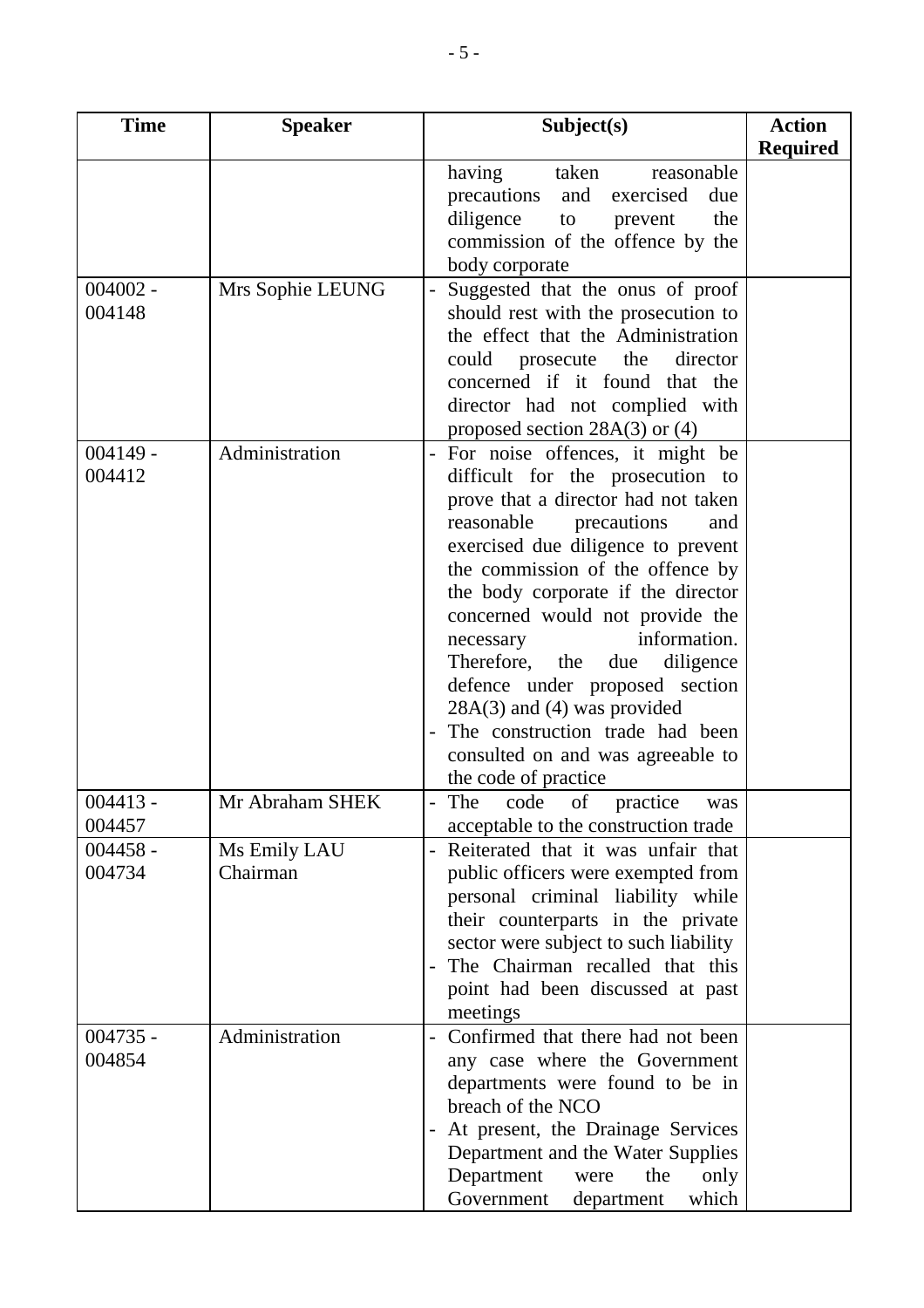| <b>Time</b>          | <b>Speaker</b>                 | Subject(s)                                                               | <b>Action</b>   |
|----------------------|--------------------------------|--------------------------------------------------------------------------|-----------------|
|                      |                                |                                                                          | <b>Required</b> |
|                      |                                | deployed direct labour to carry out                                      |                 |
|                      |                                | works.<br>Such works were mainly                                         |                 |
|                      |                                | urgent repairs works                                                     | Admin           |
| $004855 -$<br>005027 | Ms Emily LAU<br>Administration | Responding to concerns<br>about<br>enhancing<br>the<br>transparency,     |                 |
|                      | Chairman                       | Administration agreed to inform                                          |                 |
|                      |                                | the relevant LegCo Panel(s) of any                                       |                 |
|                      |                                | contravention by public officers of                                      |                 |
|                      |                                | relevant legislation which required                                      |                 |
|                      |                                | Protection<br>Environmental                                              |                 |
|                      |                                | Department to make a report to the                                       |                 |
|                      |                                | Chief Secretary for Administration<br>(CS) under section 38 of the NCO   |                 |
|                      |                                | in future                                                                |                 |
| $005028 -$           | Mr Abraham SHEK                | While Government<br>departments                                          |                 |
| 005146               |                                | operating as Trading Funds could                                         |                 |
|                      |                                | compete with the private sector for                                      |                 |
|                      |                                | business opportunities, it<br>was                                        |                 |
|                      |                                | unfair that they could enjoy the                                         |                 |
|                      |                                | privilege of being exempted from<br>criminal liability                   |                 |
| $005147 -$           | Administration                 | Public companies such as the                                             |                 |
| 005406               | Chairman                       | MTRC and KCRC were bound by                                              |                 |
|                      |                                | the provisions under the NCO as                                          |                 |
|                      |                                | any private companies                                                    |                 |
|                      |                                | A trading fund, which was merely                                         |                 |
|                      |                                | an accounting entity within the<br>Government, was also the same as      |                 |
|                      |                                | Government<br>departments<br>any                                         |                 |
|                      |                                | which<br>bound<br>by<br>the<br>were                                      |                 |
|                      |                                | provisions of the NCO                                                    |                 |
|                      |                                | There had not been any cases                                             |                 |
|                      |                                | where trading funds or Government                                        |                 |
|                      |                                | departments had been found to be<br>in breach of the NCO                 |                 |
| $005407 -$           | Mr Abraham SHEK                | - Ditto -                                                                |                 |
| 005440               | Administration                 |                                                                          |                 |
| $005441 -$           | Ms Emily LAU                   | Enquired<br>about<br>the<br>current                                      |                 |
| 005509               |                                | mechanism<br>for<br>handling                                             |                 |
|                      |                                | contraventions by public officers                                        |                 |
| $005510 -$<br>005612 | Administration                 | Under section $38(3)$ to (6) of the<br>NCO, if the contravention was not |                 |
|                      |                                | terminated to the satisfaction of the                                    |                 |
|                      |                                | Noise<br>Control Authority, the                                          |                 |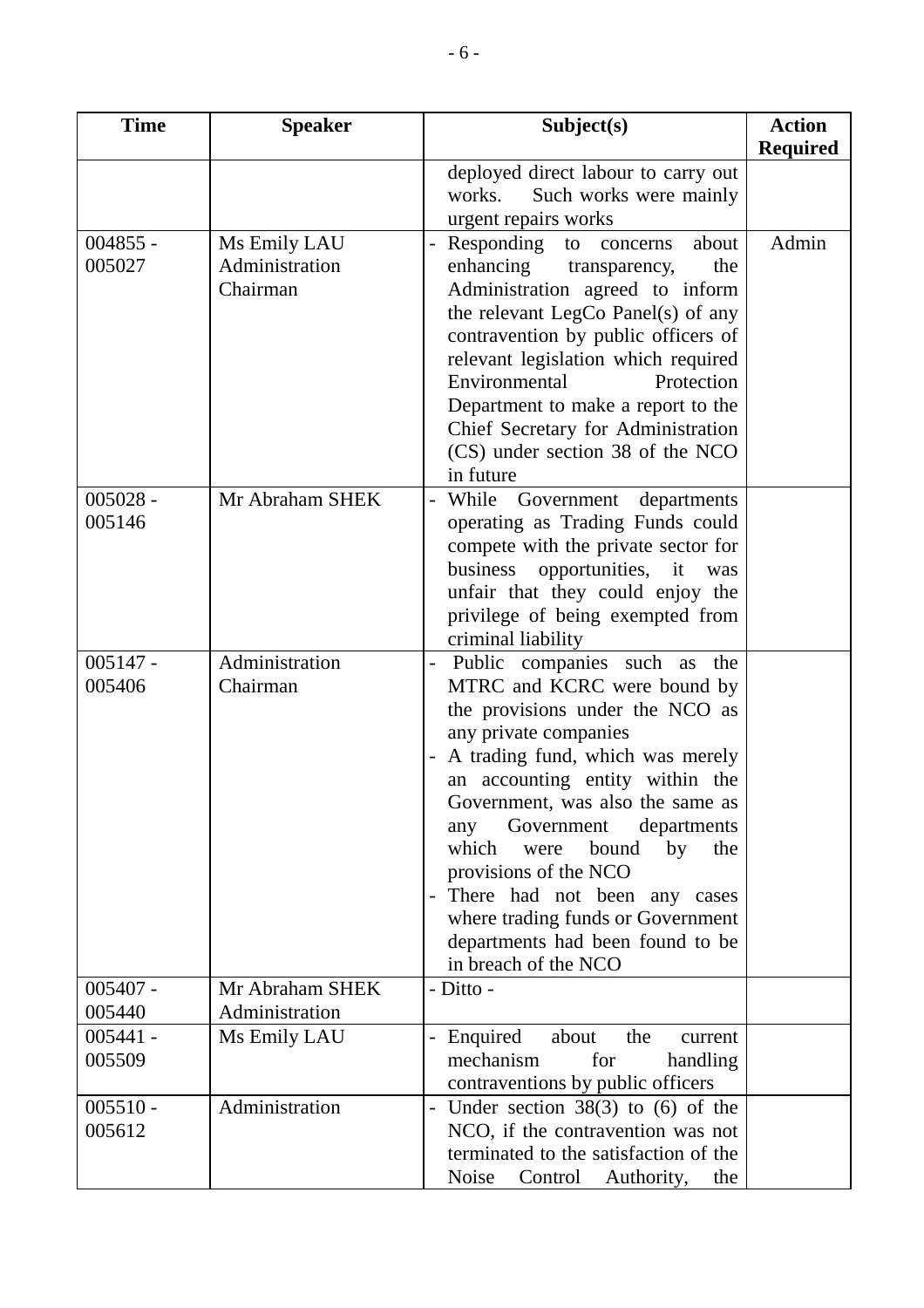| <b>Time</b>          | <b>Speaker</b>           | Subject(s)                                                                                                                                                                                                                                                                                                                                                                                                                                                                                                                                                                                                                                                                                                                                                                                                                                                                                                                                                                                                           | <b>Action</b>   |
|----------------------|--------------------------|----------------------------------------------------------------------------------------------------------------------------------------------------------------------------------------------------------------------------------------------------------------------------------------------------------------------------------------------------------------------------------------------------------------------------------------------------------------------------------------------------------------------------------------------------------------------------------------------------------------------------------------------------------------------------------------------------------------------------------------------------------------------------------------------------------------------------------------------------------------------------------------------------------------------------------------------------------------------------------------------------------------------|-----------------|
|                      |                          |                                                                                                                                                                                                                                                                                                                                                                                                                                                                                                                                                                                                                                                                                                                                                                                                                                                                                                                                                                                                                      | <b>Required</b> |
| $005613 -$           | Ms Emily LAU             | Authority would report the matter<br>to the CS, who had the statutory<br>responsibility to enquire into the<br>circumstances, and if his enquiry<br>showed that a contravention was<br>continuing or likely to recur, CS<br>should ensure<br>that<br>the<br>best<br>practicable steps were taken to<br>terminate the contravention<br>$\alpha$<br>avoid the recurrence<br>Considered<br>the<br>that<br>current                                                                                                                                                                                                                                                                                                                                                                                                                                                                                                                                                                                                       |                 |
| 005720               | Administration           | mechanism<br>for<br>handling<br>contraventions by public officers<br>lacked transparency and fairness<br>and needed to be improved                                                                                                                                                                                                                                                                                                                                                                                                                                                                                                                                                                                                                                                                                                                                                                                                                                                                                   |                 |
| $005721 -$<br>005808 | Mrs Sophie LEUNG         | Agreed with Ms Emily LAU's view                                                                                                                                                                                                                                                                                                                                                                                                                                                                                                                                                                                                                                                                                                                                                                                                                                                                                                                                                                                      |                 |
| 005809 -<br>010115   | Chairman<br>Ms Emily LAU | As the current mechanism<br>for<br>handling<br>contraventions<br>of<br>environmental legislation by public<br>officers was not specific to the<br>Ordinance,<br>present<br>a<br>more<br>comprehensive study outside the<br>scope of the Bill was required<br>A proposed provision similar to the<br>existing section 38 of the NCO was<br>found in the Land (Miscellaneous<br>Provisions) (Amendment) Bill<br>2002 in relation to the criminal<br>liability of public officers in<br>carrying out road excavation works<br>Sought information on (i) whether<br>there were provisions in other<br>ordinances which were similar to<br>the existing section 38 of the NCO<br>and (ii) the appropriate Panel(s)/<br>committee(s) to follow up the<br>issues relating to the current<br>mechanism for dealing<br>with<br>contravention of related ordinances<br>by public officers<br>Suggested to include members'<br>wider policy concerns in the report<br>to the House Committee<br>Requested the Secretariat<br>to | Clerk           |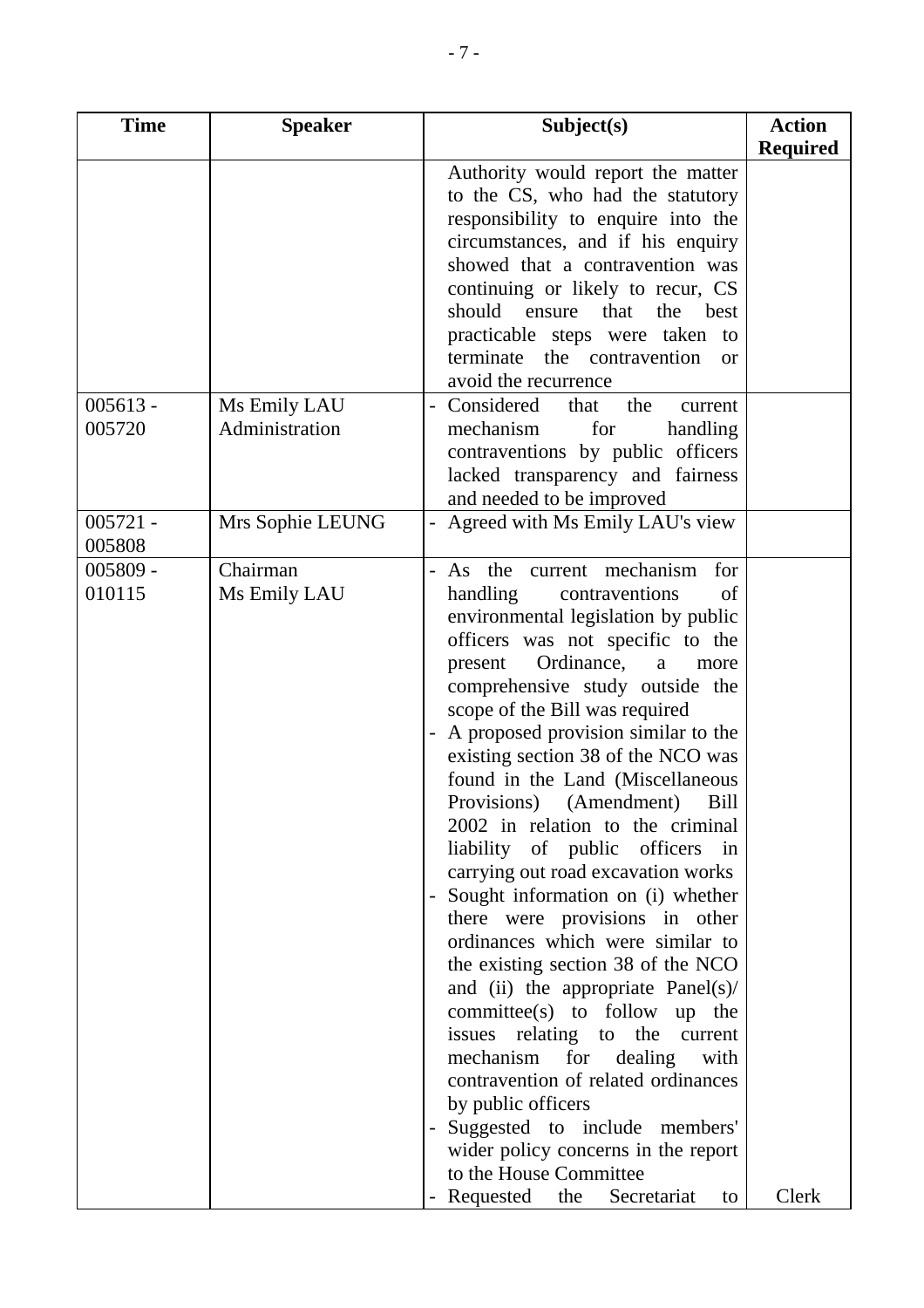| <b>Time</b>          | <b>Speaker</b>  | Subject(s)                                                            | <b>Action</b>   |
|----------------------|-----------------|-----------------------------------------------------------------------|-----------------|
|                      |                 |                                                                       | <b>Required</b> |
|                      |                 | provide the relevant information as                                   |                 |
|                      |                 | requested by members                                                  |                 |
| $010116 -$           | Chairman        | A paper prepared by the SALA1                                         |                 |
| 011022               | SALA1           | setting out his legal advice on                                       |                 |
|                      | Ms Emily LAU    | whether developers and principal                                      |                 |
|                      |                 | contractors would be liable for                                       |                 |
|                      |                 | offences relating to construction                                     |                 |
|                      |                 | works without a construction noise                                    |                 |
|                      |                 | permit<br>(LC)<br>No.<br>Paper                                        |                 |
|                      |                 | $CB(1)1791/01-02)$                                                    |                 |
| $011023 -$<br>011101 | Administration  | The Administration agreed with<br>SALA's conclusion that whether a    |                 |
|                      |                 |                                                                       |                 |
|                      |                 | person had carried out, or caused or<br>permitted to be carried out a |                 |
|                      |                 | prohibited act would be determined                                    |                 |
|                      |                 | according to the applicable law and                                   |                 |
|                      |                 | the facts of the individual case                                      |                 |
| $011102 -$           | Chairman        | The Administration might need to                                      |                 |
| 011743               | Administration  | move a consequential CSA to                                           |                 |
|                      | Clerk           | reflect the new nomenclature of the                                   |                 |
|                      |                 | Head of Bureau after the relevant                                     |                 |
|                      |                 | Resolution to effect the transfer of                                  |                 |
|                      |                 | statutory functions arising from the                                  |                 |
|                      |                 | implementation<br>of<br>the                                           |                 |
|                      |                 | accountability system had been                                        |                 |
|                      |                 | approved by the LegCo on 19 June                                      |                 |
|                      |                 | 2002                                                                  |                 |
|                      |                 | The Bills Committee would report                                      |                 |
|                      |                 | to the House Committee on 7 June                                      |                 |
|                      |                 | 2002                                                                  |                 |
|                      |                 | The Administration intended to                                        |                 |
|                      |                 | resume the Second Reading debate<br>on the Bill on 26 June 2002       |                 |
|                      |                 | The deadline for giving notice of<br>$\qquad \qquad -$                |                 |
|                      |                 | resumption of Second Reading                                          |                 |
|                      |                 | debate was 10 June 2002                                               |                 |
|                      |                 | The deadline for giving notice to                                     |                 |
|                      |                 | move CSA was 17 June 2002                                             |                 |
| $011744 -$           | Ms Emily LAU    | SALA1 advised that the CSA to be                                      |                 |
| 011758               | SALA1           | moved by the Administration was                                       |                 |
|                      |                 | in order                                                              |                 |
| $011759 -$           | Administration/ | - Ditto -                                                             |                 |
| 011814               | Chairman        |                                                                       |                 |
|                      |                 |                                                                       |                 |